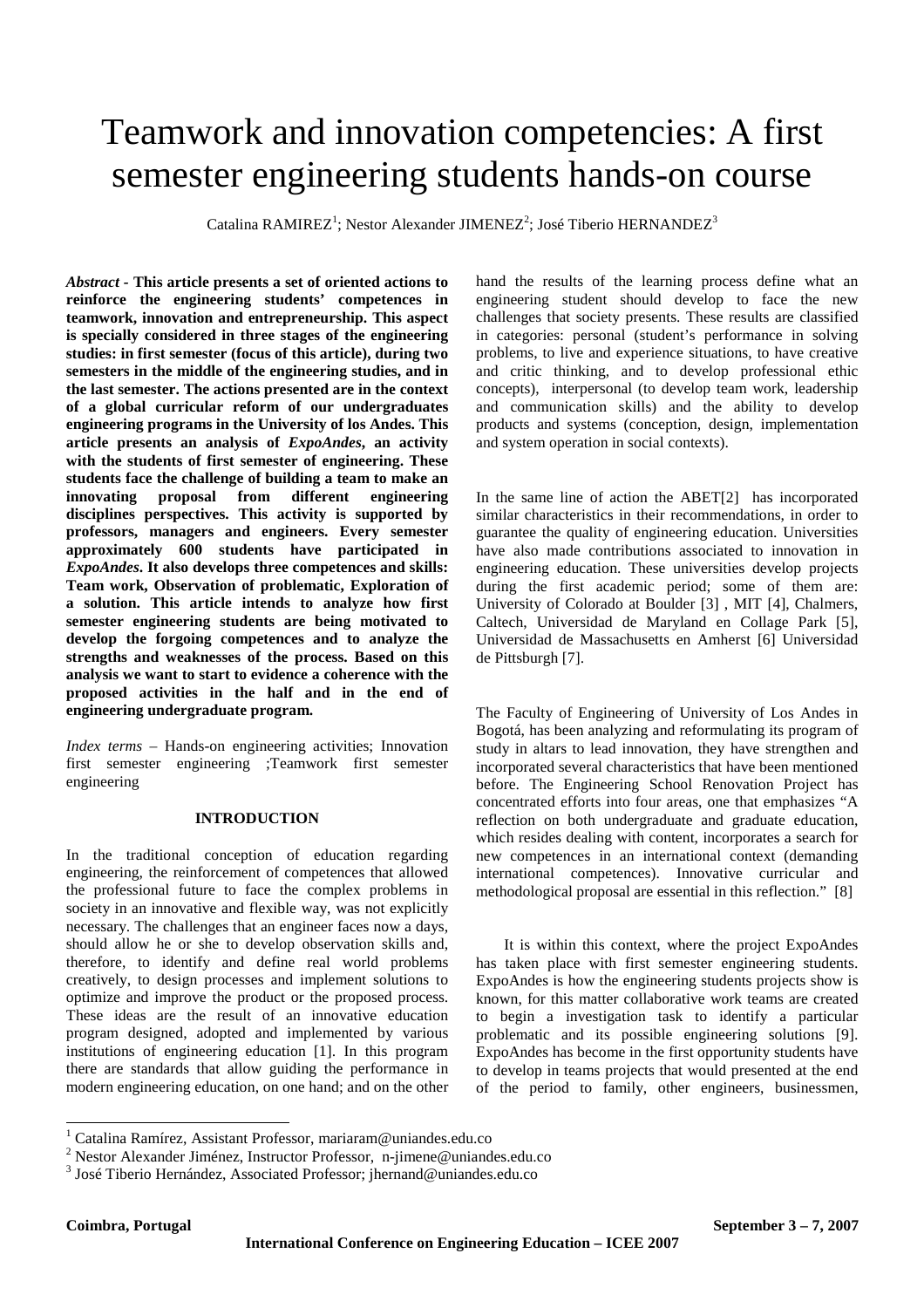teachers and people on the public sector of the country. During a whole day about 120 projects are presented to around 2000 people, who have the opportunity to interact with students from different areas of the engineering faculty (general, industrial, systems and computers, electrical and electronic, civil and environmental, chemical).

# **EXPOANDES: TEAMWORK AND DEVELOPMENT OF COMPETENCES OF ENGINEERING FIRST SEMESTER**

During the last ten years ExpoAndes has had a few changes. Before 2002 only Industrial Engineering students participated in this activity, in 2002 interdisciplinary groups with general, industrial, systems and computers, electrical and chemical engineering students were conformed ; since 2004 first semester students from all areas of engineering participate conforming non- interdisciplinary groups.

The interest with ExpoAndes is to develop initial competences according to the type of engineer that faculty wants to form, which means: "Engineers who are capable of identifying and analysing the problems of their times, of interpreting social needs, and responding to them with solutions based on an understanding and mastery of science, mathematics, technology, and engineering methods. Engineers who become leaders and guides of their own societies in what concern to the identification, appropriation, usage, and generation of those technologies that can best contribute to their sustainable development. Engineers who can assume a leading role in the creation and triggering of technologically-based enterprises whose leadership contributes to the country's business development" [8].

Based on that, six categories were defined for students to work on while making their first semester project: Learning Process, Teamwork, Innovation, Engineering approach, Entrepreneurship and Motivation. Find description of categories below.

- Learning Process: In this category variables that affect the appropriation of the project during the semester are taken into account. For this matter the impact on the learning process, related to the resources that students have to develop the project, is considered (bibliography, class sessions, teachers' preparation, technologic resources, etc.). What is meant with this category, is the observance of how two important topics affect the learning process: The way in which the student faces the identification of the idea for project he or she wants to develop, and also the meaning of having to present their idea in an open event to other students, engineers, businessmen, teachers and general public.
- Teamwork: What is intended with this category is to analyze the extra value of making in group an

engineering project. Aspects related to personal evaluation amongst a team, and the impact of developing a project along with other engineering students, are taken into account. In addition, the contribution of ExpoAndes in the development of oral, written, and communicative skills, as well as the use and application of theoretical concepts studied during the semester are regarded.

- Innovation: In this category aspects related to the student's innovative approach to the whole elaboration process of their engineering project are analyzed. Other perception variables associated to innovation in the solution offered by the project, and to how innovative is the learning process itself during ExpoAndes are also observed.
- Engineering approach: This category seeks to identify the theoretic contribution associated to the engineering tools that a student of first semester is confronted. This is a form to observe the contribution of the engineering professor, the perception regarding the use of the tools of each discipline to develop the project, to express themselves, to communicate an idea, to write a technical report, to work together with other engineering students, to design and engineering solutions, to identify problems and its solution design.
- Entrepreneurship: This category seeks to observe how an activity such as ExpoAndes that includes engineering aspects, teamwork and innovation, contributes to a first approach to a proactive attitude of a student that is beginning its learning process in the faculty.
- Motivation: In this category aspects related to the student's disposition towards a project of this level in the first semester is evaluated. Additionally, it is intended to determine the level of satisfaction that this type of projects generates, related to the fact of studying engineering. This is made to determine the importance that students give to the development of the projects, and the need to make a similar project in their education near future.

# **HANDS-ON ACTIVITY: A STUDY OF STUDENTS' PERCEPTION**

# **The Research**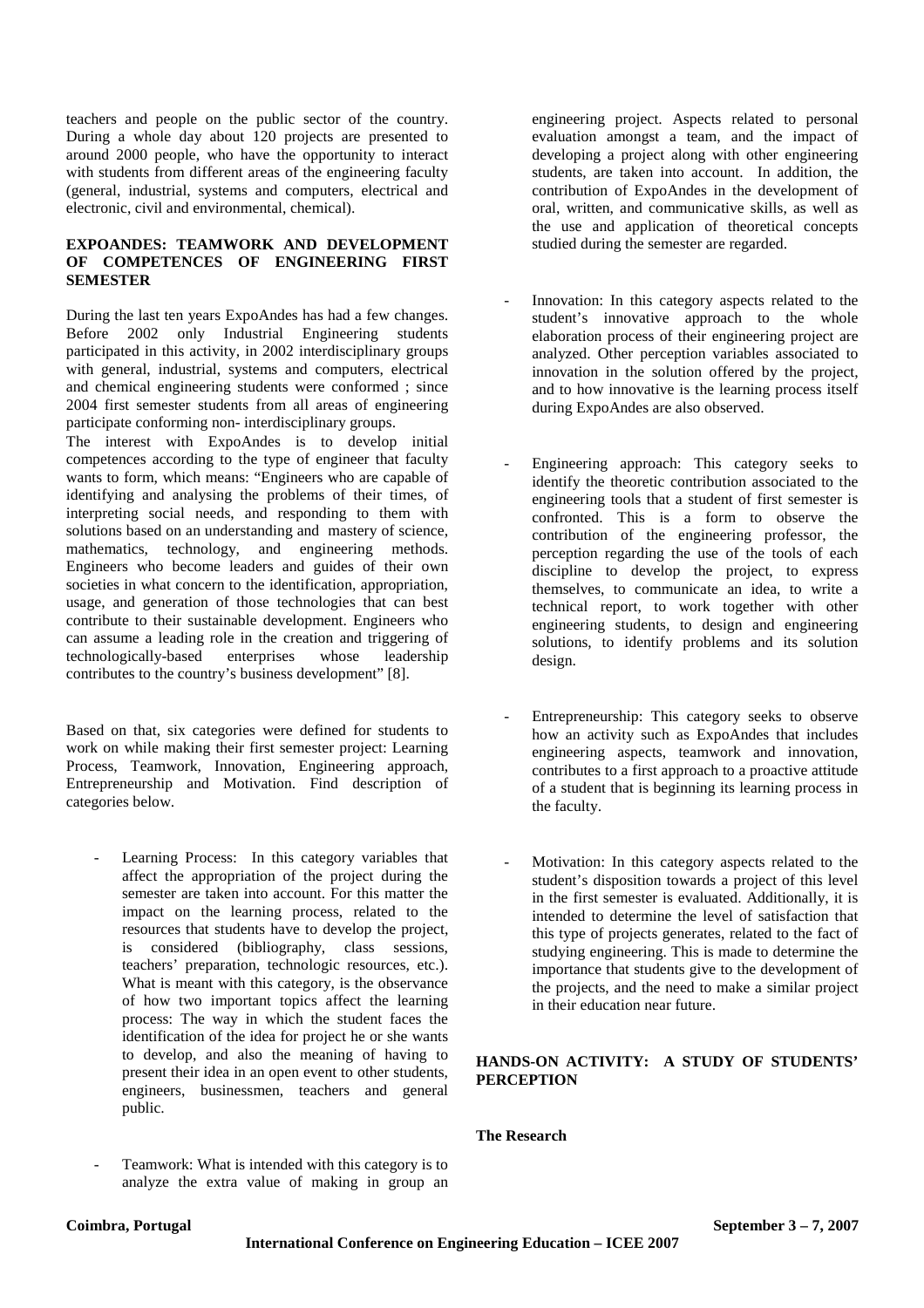The main objective of the analysis that is to be presented is to make evident the perception that students have regarding the project that they develop in ExpoAndes, based on the six categories mentioned above. For that matter, a sample taken made possible to identify three different groups of students that have participated in ExpoAndes; the ones that are finishing their career, it means the ones that participated on ExpoAndes 2002; the ones that are in the middle of their studies, they participated on ExpoAndes 2004; and those that are at the first phase of the career, the participants on ExpoAndes 2006.

#### **Students Profile**

To determine it, a survey was made to 316 students, which represents approximately 10% of the students that have participated in ExpoAndes during the last five years. The 41% (*senior students)* of the students are assisting their last semesters and 59% *(recent population)* are in the first years<sup>4</sup> of their engineering formation. The 70% of the interviewed belong to industrial engineering, 14% to chemical engineering, 8% to systems and computers and the rest are distributed in mechanical, electric and electronics, and civil and environmental engineering.

The survey makes evident dummy variables (yes/no) and variables to be evaluated with values from 1 to 5 ( where 1 is a bad score, and 5 is an excellent score). The results of the study, to be presented, allow having an approximation to the perception that both samples of population have (senior and recent) regarding the categories explained before. Afterwards the results of perception from senior and recent population from industrial and chemical engineering are presented (samples' most representative).

#### **Results per Category**

#### Process

For senior students, as well as for recent students, 70% of the variables related to this category where scored with values between 3 and 4. For the senior population, class sessions are the ones that generate the highest level of dissatisfaction (mean=  $2,42$ ; std dev =  $1,11$ ), while for the recent population, the weakest part of the process is in the technologic information resources (mean= 2,29; std dev= 1,27). For both populations the better perception is related to the learning process of ExpoAndes is associated with personal performance results (mean= 3,89; std dev= between

0,75 y 0,82). The perception of the students is similar, when a discriminated analysis by department is made<sup>5</sup>.

#### Teamwork

100% of the variables in this category where evaluated by senior and recent students, with values between 3 and 4. For senior students the perception of teamwork is more positive, that for recent students (senior: mean=3,84,std dev=0,88; recent: mean=3,70, std dev =1,12). For senior students the lower perception regarding teamwork is associated with the development of oral expression skills (mean=3,26; std dev  $=1,168$ ; for recent students the major weakness is also associated with the development of oral expression skills  $(mean=3,26; std dev=1,168)$ . Those who perceive the higher weakness regarding oral expression skills are industrial engineering students (mean=2,99;std dev=1,17); chemical engineering students think that the weak spot is in the development of effective communicative skills (mean=3,33; std dev  $=1,09$ ) and that the strongest aspect is related to writing skills development (mean=3,85; std dev=1,001).

#### Innovation

Senior students consider that 70% of the variables associated to the category are in scores between 3 and 4 (the remaining 30% are perceived with scores between 2 and 3). For these students the innovative strength that they develop the most is the design of solutions for a problem (mean=3,61; std  $dev=1,01$  and the foremost weakness is the process design (mean=2,79; std dev=1,23). For recent students the perception is the complete opposite: the main strength is related to process design (mean= $3,04$ ; std dev = $1,164$ ) and the weaker aspect is related to innovative engineering solutions design(mean= $3,53$ ;std dev=0,98). The results by department highlight similar behaviors amongst those of industrial and chemical engineering.

Engineering approach

For 80% of senior students the variables concerning this category are evaluated with values between 3 and 4; for recent students all variables were rated between 3 and 4. For former students the weakest point of the category is the application of theoretical concepts to the project (mean=2,71; std dev=  $1,200$ ); for new students the biggest concern is related to ExpoAndes' contribution to the development of the project. (mean= $3.04$ ; std dev= $1.16$ ). For all students the most favorable perception is associated to teamwork (mean=3,84;3,70;std dev=0,88;1,12). Separating the results per department, industrial engineering students

-

 4 For survey engineering students that are developing their projects at the present time (2007-1) were not taken into consideration.

<sup>&</sup>lt;sup>5</sup> Bear in mind that the departments taken into account are industrial and chemical engineering.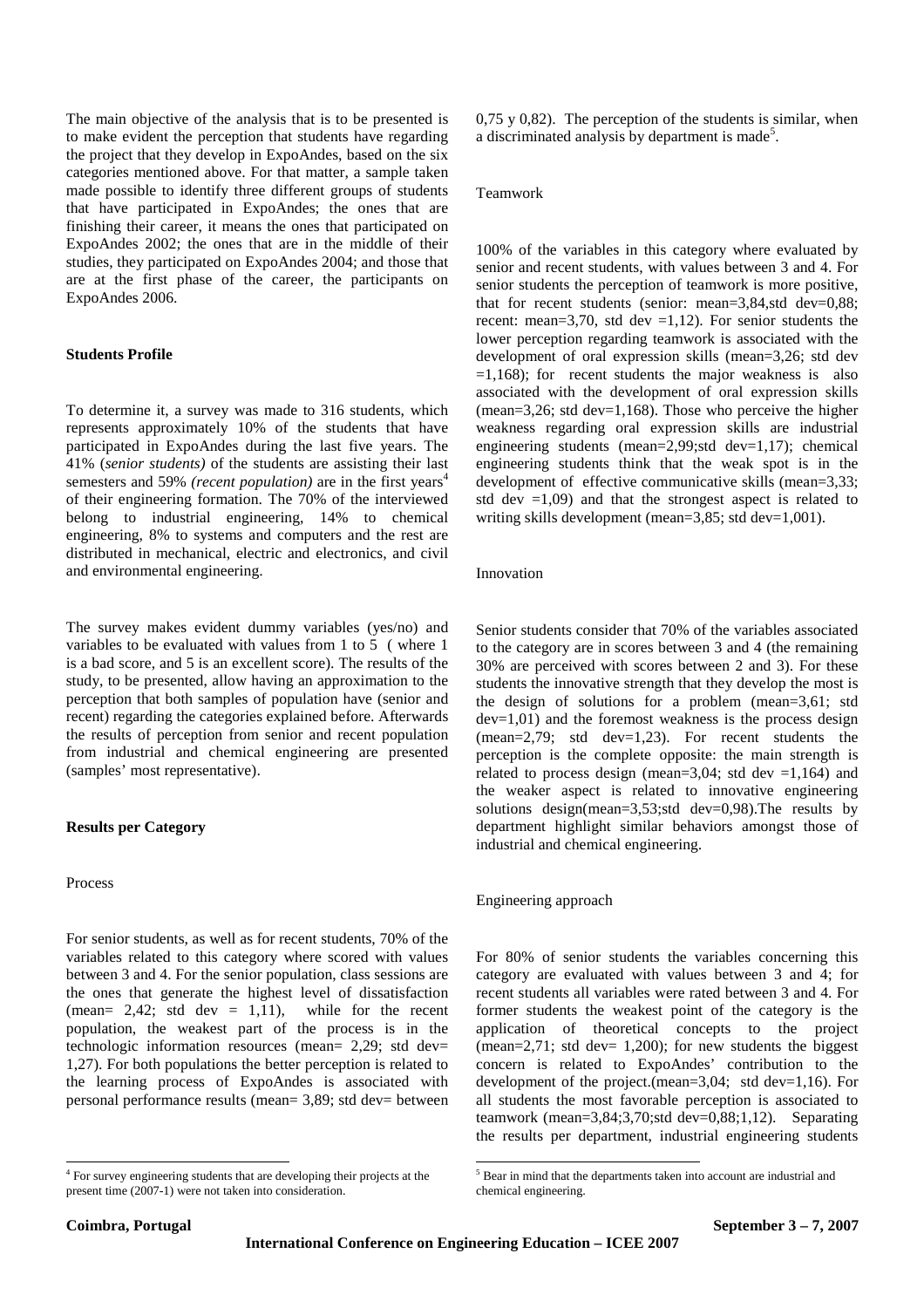consider that the weaker point related to the engineering approach is process design (mean=2,82;std dev=1,11) and for chemical engineering students is the lack of application of theoretical concepts to the project (mean=3,14;std dev=1,025). The best perception for industrial engineering students concerns teamwork (mean=3,72; std dev=1,022), although for chemical engineering students are writing skills development (mean=  $3,85$ ; std dev= $1,001$ ).

#### Entrepreneurship

In this category, the evaluation of ExpoAndes' importance when it comes to promote entrepreneurial attitude within students, was the main variable taken into account: Former students (mean 3,51; std dev=1,29) and recent students (mean=3,53; std dev =0,98). An interesting difference is perceived when comparing the departments' results. For chemical engineering students (mean=  $3,76$ ; std dev =1,22) there is a better perception concerning the development of entrepreneurial skills, than for industrial engineers (mean  $=3,17$ ; std dev  $=1,46$ ).

# Motivation

The variables associated in this category are evaluated by all students (senior and recent) with rates between 3 and4. 67% of senior students consider very helpful to make processes like ExpoAndes during their career. The higher interest for senior students, 74% considers important to develop a similar process while their undergraduate studies. The interest is a higher in chemical engineering students (68% of industrial engineering students consider necessary to make this process later in their undergraduate studies; 71% of chemical engineering students think that is necessary to reinforce this process in a near future while studying).

# **DISCUSSION**

The aim of the research was to identify the strengths and weaknesses that engineering students identify when they face a non traditional learning space such as ExpoAndes. The perception of the students that have had the experience of participating in ExpoAndes is moderately good in aspects like learning process, development of teamwork and engineering innovation skills, and also to use the engineering approach to solve problems and to undertake new projects.

Without a doubt, the major strength that has been developed in ExpoAndes, is the ability to generate solutions by *working together*. Very interesting aspects are observed in this category. The best results of ExpoAndes' evaluation about teamwork where given by senior students, those who are in engineering's last semesters. The a priori hypothesis that the research group makes about this matter, is related to the fact that these students had the first opportunity to work within interdisciplinary groups. This was the first stage of change for ExpoAndes, where engineering projects were made by students from industrial, chemical, systems and computers, and general engineering. This project required a complete involvement of the students, as well as of the commissioned teacher. The identification and solution of the treated problems indicated, that the knowledge regarding each discipline was needed. Another interesting outcome is the necessity to develop, in the students communicative and oral skills. It is worth saying that both types of students, the ones that participated in interdisciplinary groups and those who did not, thought that they have not developed oral expression skills. Part of the assumption that the research group propose about it, is related to the high exigency demanded from students when is asked that they present the project during a whole day , in an open show with over 2000 guests including family, businessmen, engineers and teachers. Although they have to be proficient explaining their project, it would be helpful if they had to face oral presentations for partial exams. This way a permanent systemic training would be guaranteed.

ExpoAndes becomes an opportunity for teachers to guide students in observation, identification and design with an engineering approach. Even though it is clear that it is not expected that students in their first semester find a solutions as engineers to a given problem, it is intended that they experience a situation similar to what they are going to face when they become professionals. The perception of ExpoAndes' engineering approach is better for recent students than for former students. The main weakness for senior students is the difficulty they had to use theoretical concepts while developing the project. The supposition presented after having this result is that once ExpoAndes got through the interdisciplinary conformation phase, a considerable effort was made to make possible effective teamwork, therefore the development of specific engineering tools was left aside. Another theory with the last result could be connected to the fact that when interdisciplinary groups where formed, the emphasis was made in engineering themes associated to disciplines that were more relevant in order to resolve the specific problem; if this assumption is valid, a group of students that participated in the interdisciplinary scheme had more grounding than the other.

A learning process like ExpoAndes seeks the development of an entrepreneurial attitude by which the engineering student, from first semester, is able to identify the opportunities that generate a real value. About this, former students perceive that the major strength is the innovation in the process of designing a solution for a problem. However the perception is the contrary amongst recent students. An assumption related to the opposite results, even though it is very strong, could have a relation with the two approaches ExpoAndes had in the last years. New students had to develop the design